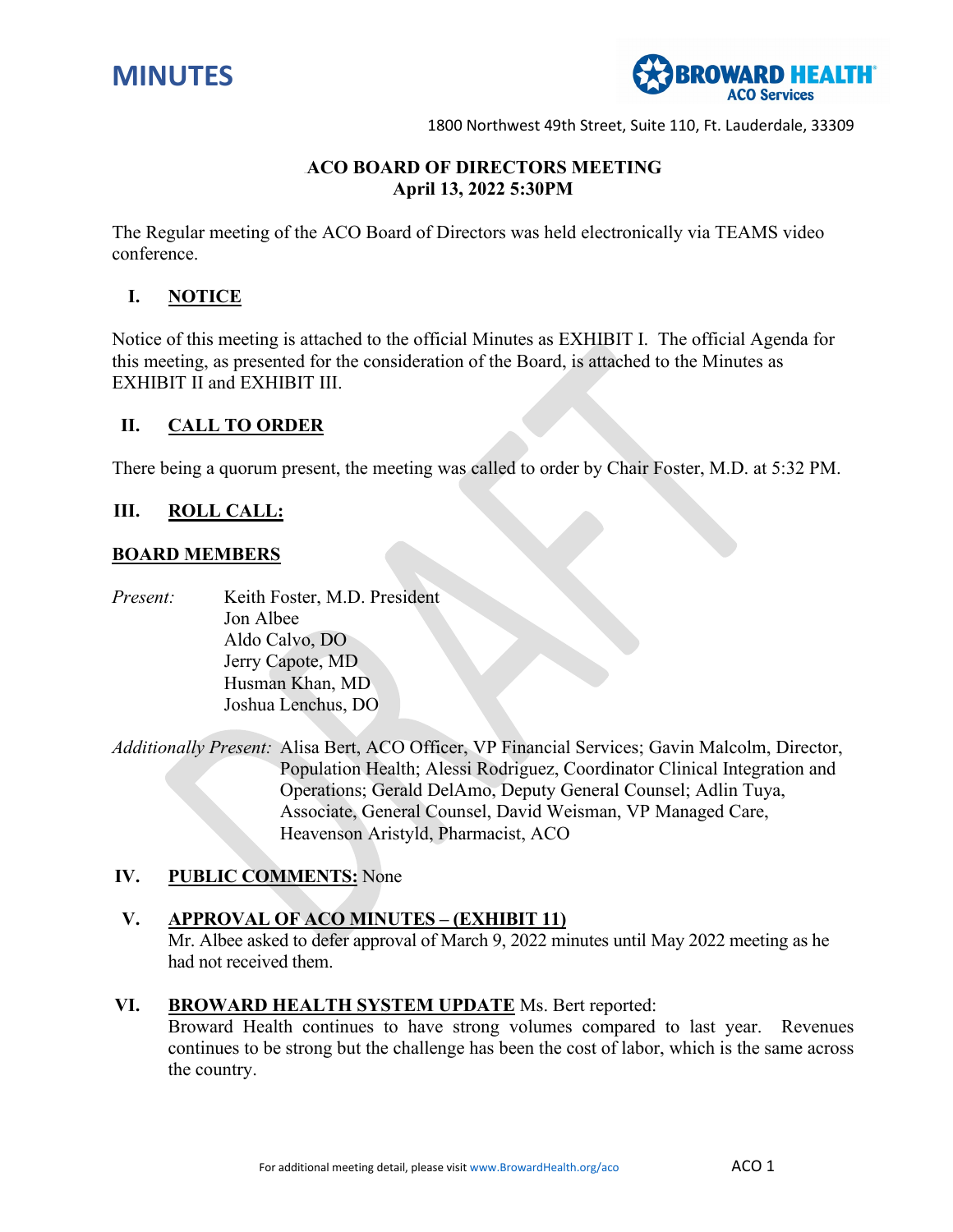



There has been an upgrade from  $B_{++}$  to an A- on the S&P global rating. Broward Health has been waiting for a feedback from Moody's which resulted in an improved positive outlook but has not changed the rating.

Ms. Bert noted that United went to non-PAR for hospital contract on April 1, 2022. She noted that negotiations continue with United on the physician practice and hospital contracts and offered to have Mr. Weisman answer any questions about the status of the agreement. There were no questions from the Board.

## **VII. MEDICARE ACO UPDATE** Mr. Malcolm reported:

The traditional shared savings program became available as of last week and the application for Notice of Intent to Apply is June 7. Mr. Malcolm noted that the application deadline for REACH program remains April 22 but that at this time Broward Health will not be pursuing that program. Mr. Malcolm noted that there do not seem to be many existing ACOs that are pursuing REACH program due to issues with compliance with its requirements.

Mr. Malcolm explained that the rational for applying is to obtain data from Medicare in order to get a more accurate financial modeling of whether becoming a Medicare ACO would be financially viable for Broward Health ACO to pursue. Legal counsel has confirmed that Broward Health can withdraw the application at any point up until November 17, 2022. Mr. Malcolm noted that at this time there are no plans to pursue provider agreement amendments with ACO physicians for Medicare ACO status since the outcome of the application remains in doubt at this time. Mr. Malcolm will provide updates to the Board as they arise and provided the timeline for the application deadlines.

Mr. Malcolm noted that Mr. Ortiz has left Broward Health and introduced Adlin Tuya as the attorney who will be supporting the ACO and asked her to introduce herself. Ms. Tuya introduced herself and noted that she is working with Mr. Malcolm on the ACO application and will continue to do so.

Dr. Foster verbalized support for this plan of action. No formal motion was required at this time.

- **VIII. LEGAL EXPENSE UPDATE** Mr. Tuya and Mr. Malcolm did not note any additional expenses to date.
	- **IX. SUBCOMMITTEE UPDATES:** Mr. Malcolm reported:
		- A. **Clinical Outcomes and Utilization:** For Cigna, no additional updates from last month's meeting. The update should be provided by the next Board meeting. All but one quality metric is in the green. Pediatric well child visits dropped but it was due to one patient. Depression screening remains a challenge for Cigna to measure.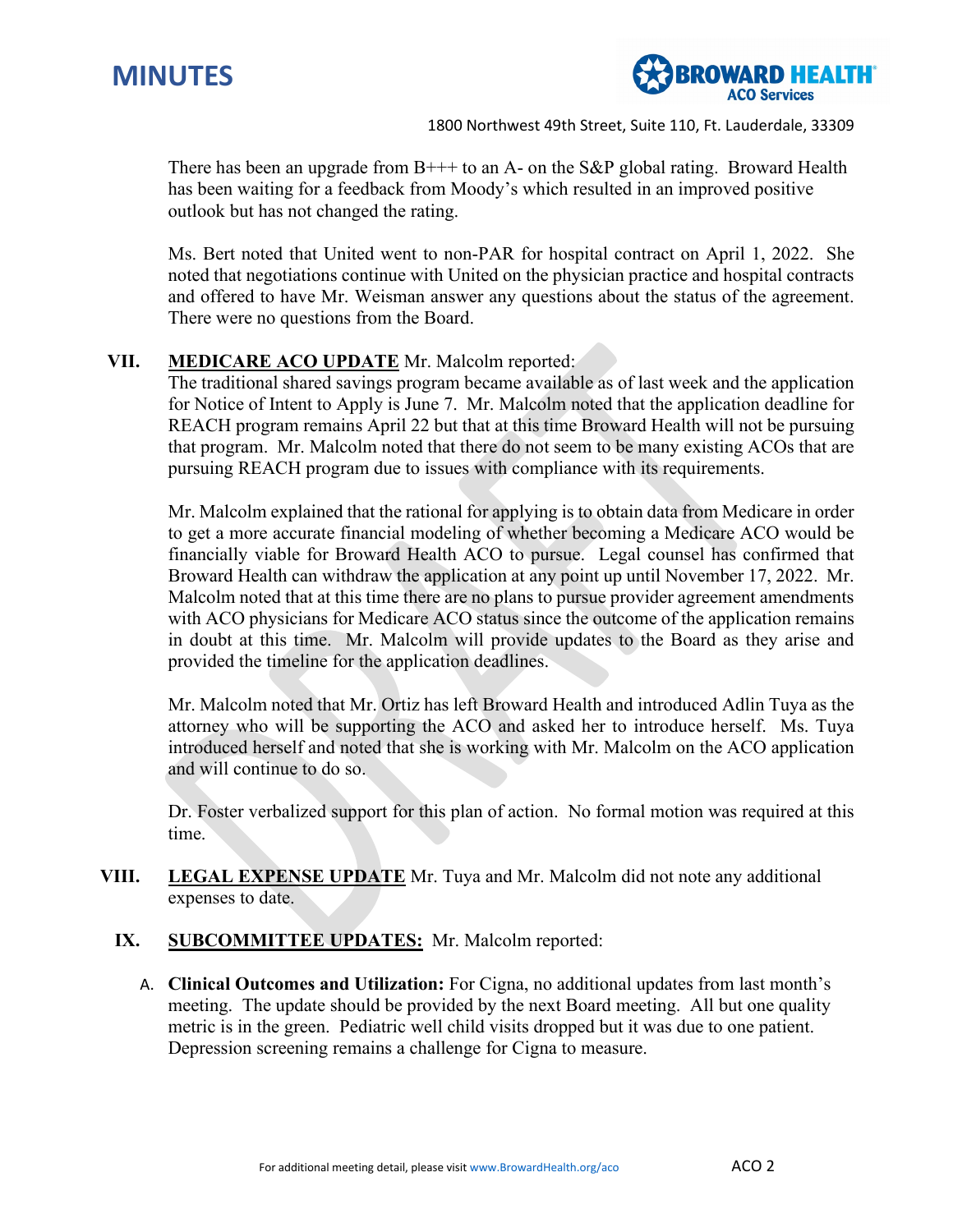



For Florida Blue, all quality metrics are at or above the market for the month of October 2021. Mr. Malcolm noted that as noted previously, nephropathy screening has been replaced by colorectal cancer screening and the ACO is exceeding the market at this time in that metric. Mr. Malcolm noted the GDR is considered better than the market which is notable due to the population served. Mr. Malcolm noted that the risk scores for this population is significantly higher than the market, which increases ability to earn additional shared savings. Inpatient utilization is higher than market but improved from previous months. Readmission rate is significantly improved and well below the market. Mr. Malcolm noted that the ER utilization rate remains slightly above market and remains an opportunity.

Mr. Malcolm noted that shared savings has improved since last year and is presently at \$1.83 million, up from 2020. The final determination will await data through December 2021.

- B. **Clinical Guidelines:** Mr. Malcolm noted that there were two new guidelines for review and three annual reviews. Mr. Malcolm noted that if the guidelines had not been received, he would recommend deferring voting on the guidelines until the May Board Meeting. Board agreed to defer.
- C. **Infrastructure and Data Analytics:** Mr. Malcolm noted that the Broward Health ACO website has been updated. Mr. Malcolm noted that he will be requesting headshots of the Directors for increased transparency. Mr. Malcolm thanked Mr. Albee for his assistance in validating the website access.
- D. **Patient Engagement:** Mr. Malcolm reviewed trend of annual visits for 2022 and noted that 2021 ended higher than previous years and that 2022 is off to a positive start with January being higher than 2021 at the same time.
- E. **Physician Engagement:** Mr. Malcolm noted that there have been no additional signed contracts and reinforced the importance of a dedicated person given changes in contracting. Mr. Malcolm reviewed physician refusal reasons, noting a large number of physicians that have retired (21%). Mr. Malcolm reviewed participation in another ACO prior to being contacted and noted that of those that participated in another ACO, 7% stated they would consider, 14% agreed to change, 21% chose to remain with their ACO and 58% are pending feedback on their decision. Mr. Malcolm noted efforts to shift positions as part of the budget process to create a dedicated physician outreach and that Joan Bossie will be supporting with her expertise as physician recruitment. Mr. Malcolm noted that this will be positive overall for the budget.
- **X. ACO Financial Report:** Mr. Malcolm reviewed the process by which Broward Health ACO is paid by Florida Blue and Cigna, noting that Cigna pays a Per Member Per Month (PMPM) care coordination fee based on the number of lives and presuming that all quality metrics are met.

Mr. Malcolm noted that Florida Blue pays also PMPM but does so in one lump sum at the end of the year, provided Broward Health has met the quality metrics and has achieved shared